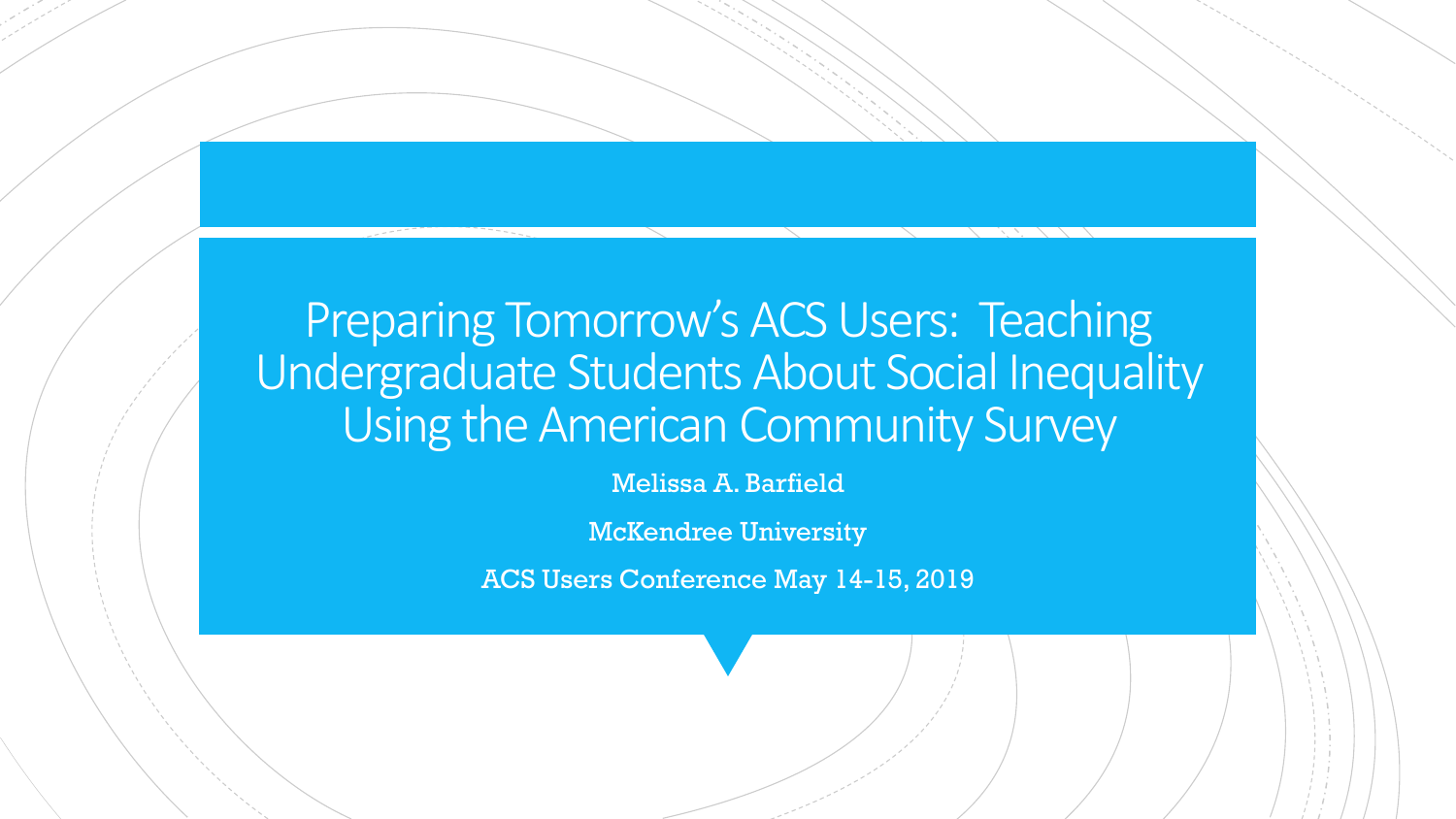## **Overview**

**- This presentation will summarize how an** assignment in SOC 360 Race and Ethnic Relations using the American Community Survey (ACS) can teach undergraduate sociology students 1) about social inequality, 2) prepare them for their capstone courses (SOC 496 Research Methods and SOC 498 Sociological Analysis), 3) and help them prepare for careers that involve data analysis.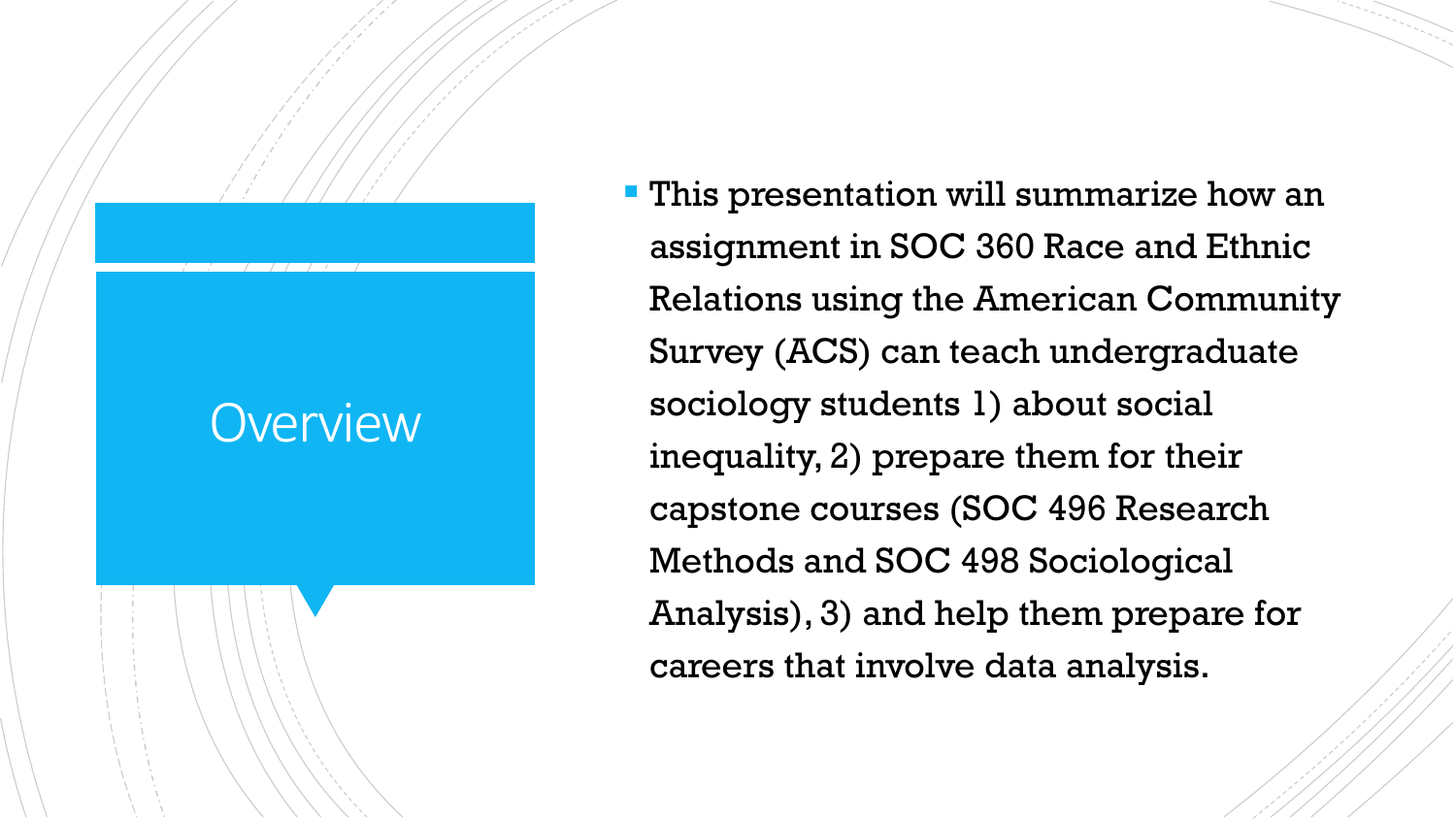# Origins of Project

- **Participated in a Social Science Data** Analysis Network (SSDAN) summer workshop in 2017 at the University of Michigan
- **"Introducing ACS Data Analysis into** Undergraduate Courses"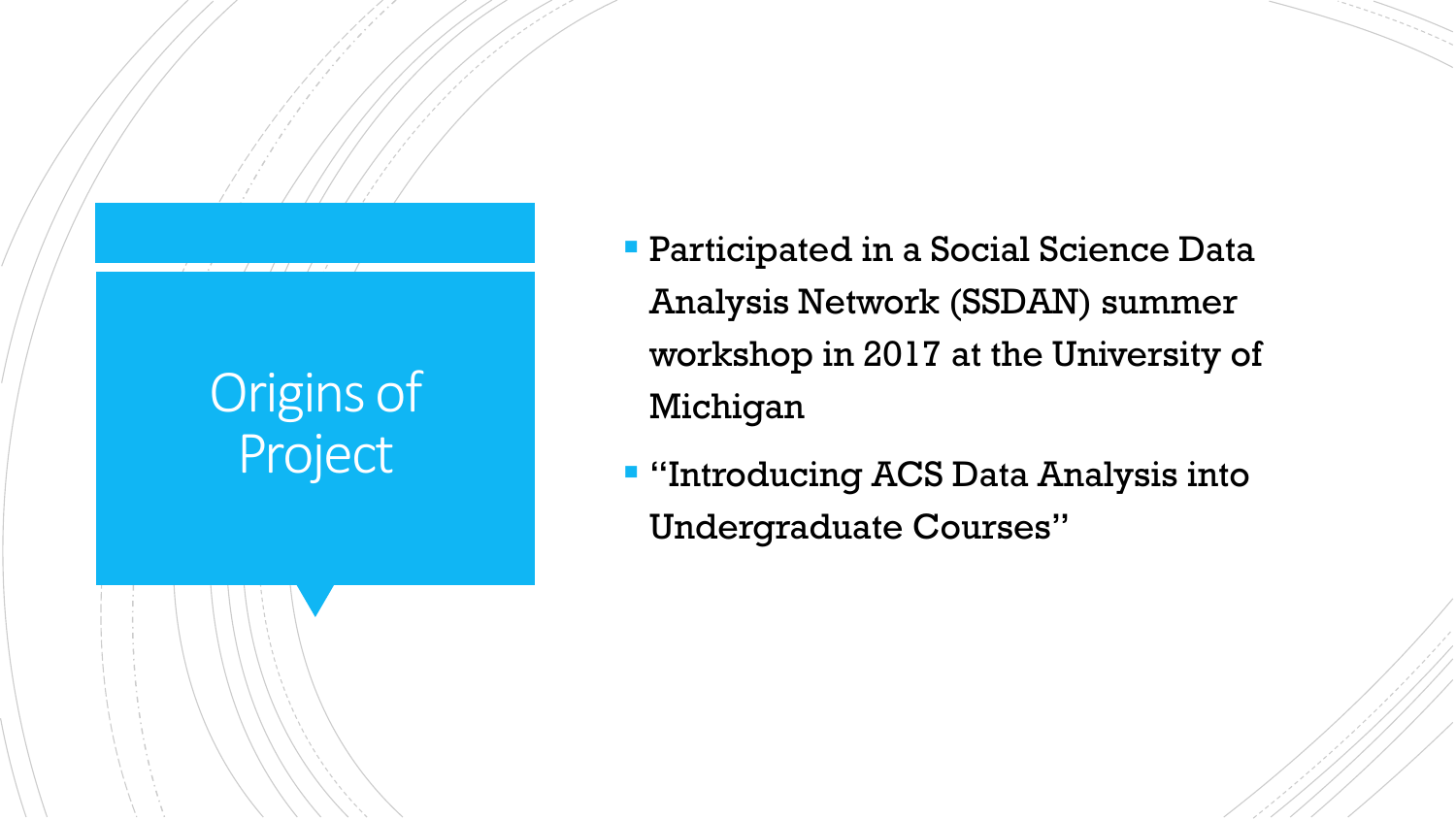## **Quantitative** Literacy in Higher **Education**

 According to Elrod (2014) ". . . Quantitative reasoning (QR) is the application of basic mathematics skills, such as algebra, to the analysis and interpretation of real-world quantitative information in the context of a discipline or an interdisciplinary problem to draw conclusions that are relevant to students in their daily lives."

**Also referred to as: quantitative** reasoning, quantitative fluency, and numeracy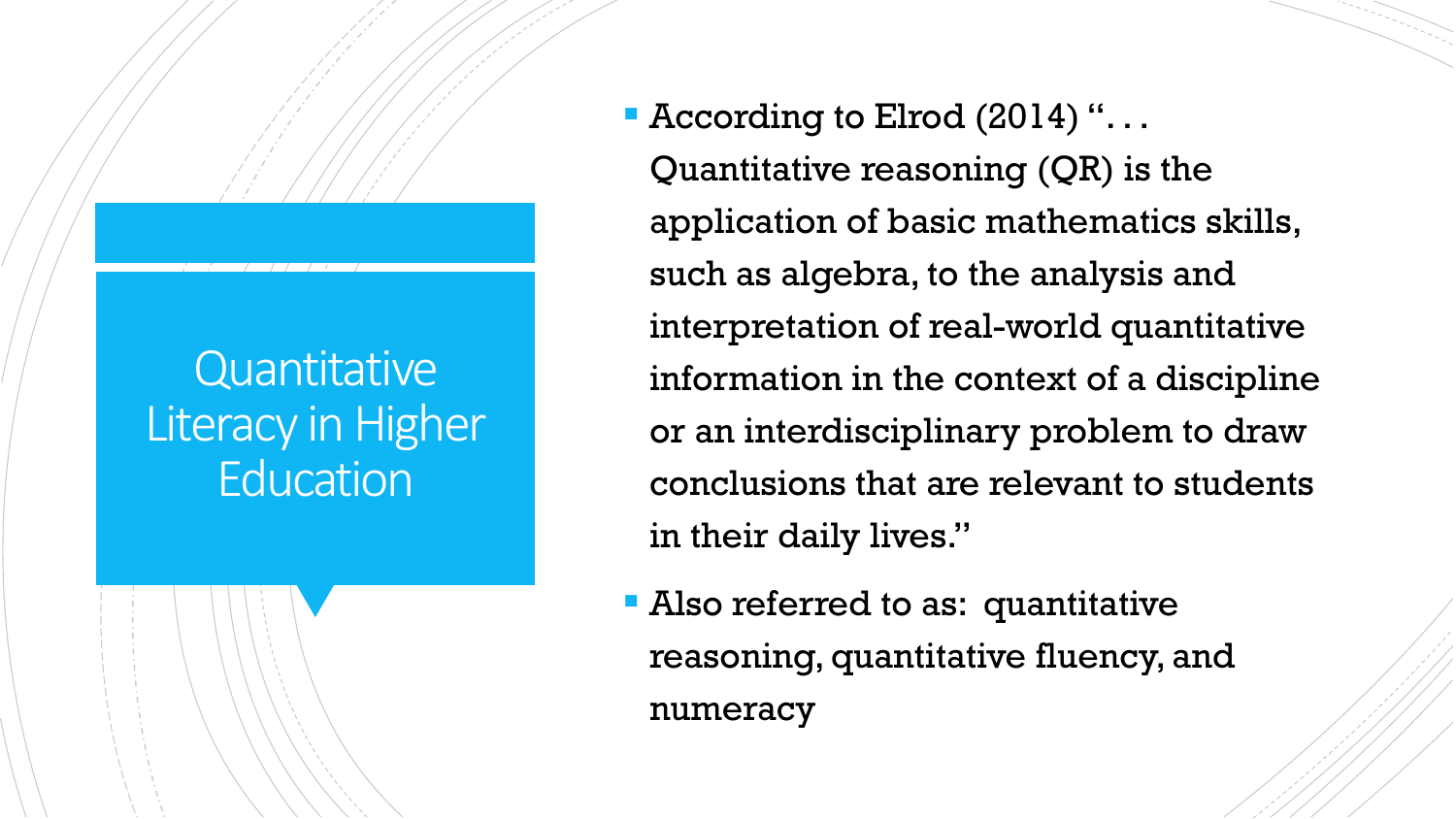## **Quantitative** Literacy in Higher **Education**

- Movement to integrate quantitative literacy across the curriculum in higher education (Elrod 2014):
	- **The Association of American Colleges** & Universities (AAC&U) identified quantitative literacy as an essential learning outcomes
	- **The Lumina Foundation Degree** Qualifications Profile has identified quantitative fluency as an important intellection skill students should develop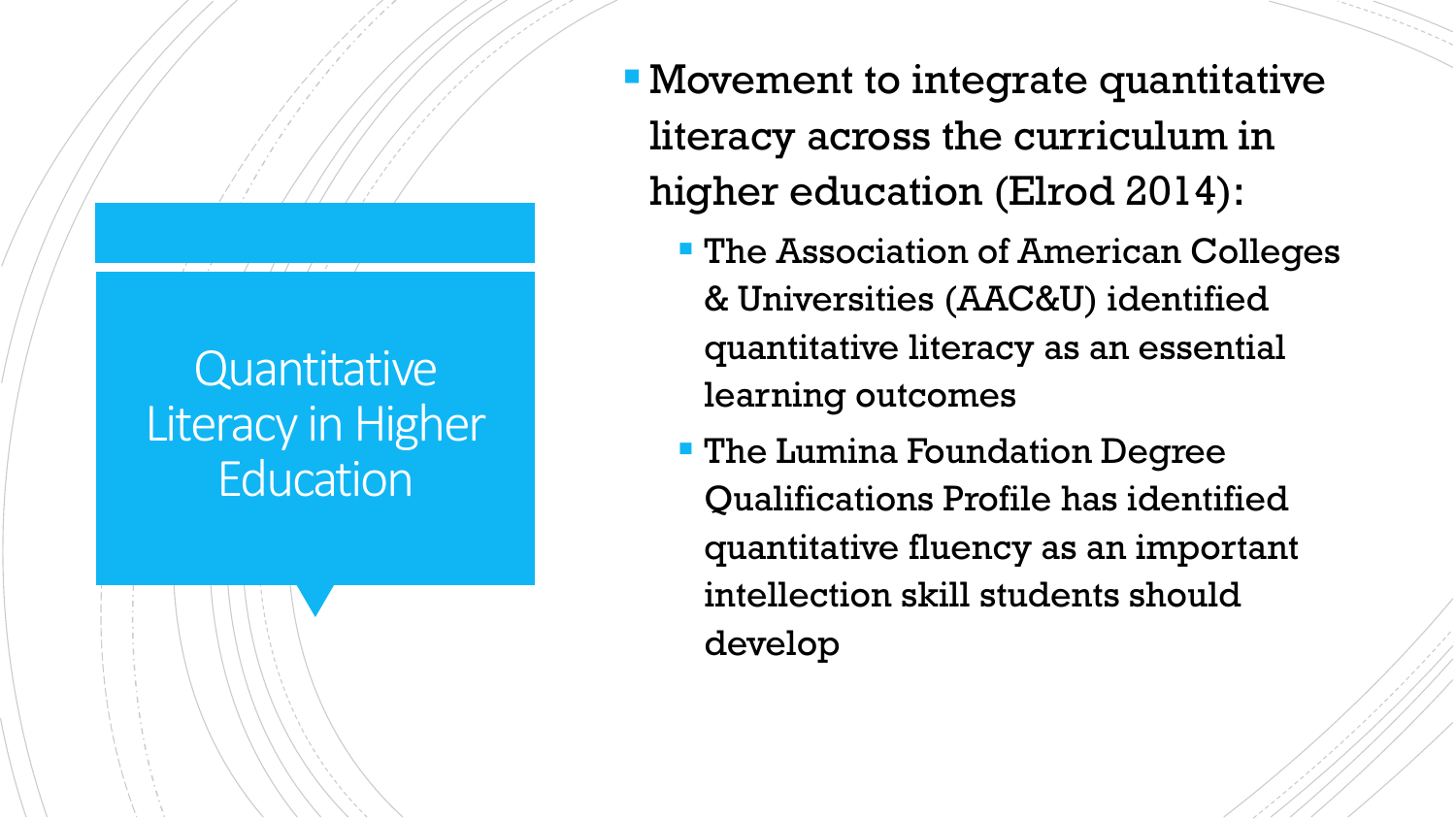# **Quantitative** Literacy in **Sociology**

**- The American Sociological Association's** Task Force on Liberal Learning and the Sociology Major has also identified quantitative literacy as a key element of an undergraduate education in sociology

### Fifth recommendation:

- **"** "Provide multiple opportunities within the curriculum for students to engage in empirical inquiry that includes research design, data collection, and qualitative and quantitative data analysis." (p. 31)
	- **Recommend doing this across multiple courses** and embedded within the curriculum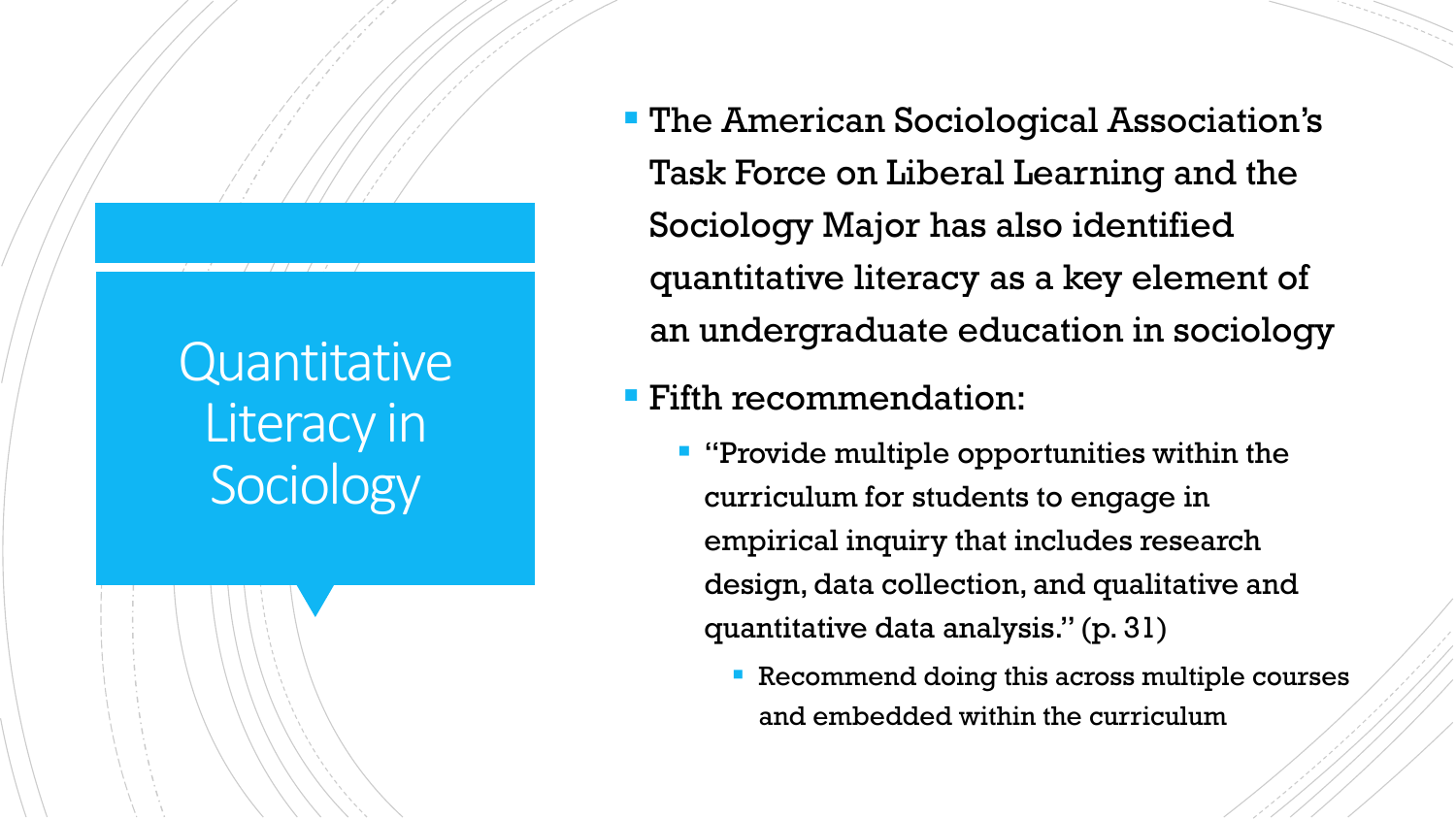# Quantitative Literacy in Sociology

- **This in not a new movement. Rather, the American** Sociological Association (ASA) has encouraged faculty to incorporate quantitative literacy into the sociology curriculum since 1990. The goal was to introduce students to data analysis ". . . early, frequently, and sequentially throughout the curriculum" (Howery and Rodriquez 2006:23).
- **Furthermore, incorporating data analysis into** undergraduate education helps faculty teach basic statistical skills, provide students with examples of how research methods are used, and supplement class topics with real data (Scheitle 2006).
- **Finally, these classroom experiences can translate** into marketable skills (Ciabattari et al 2018; Sweet and Strand 2006)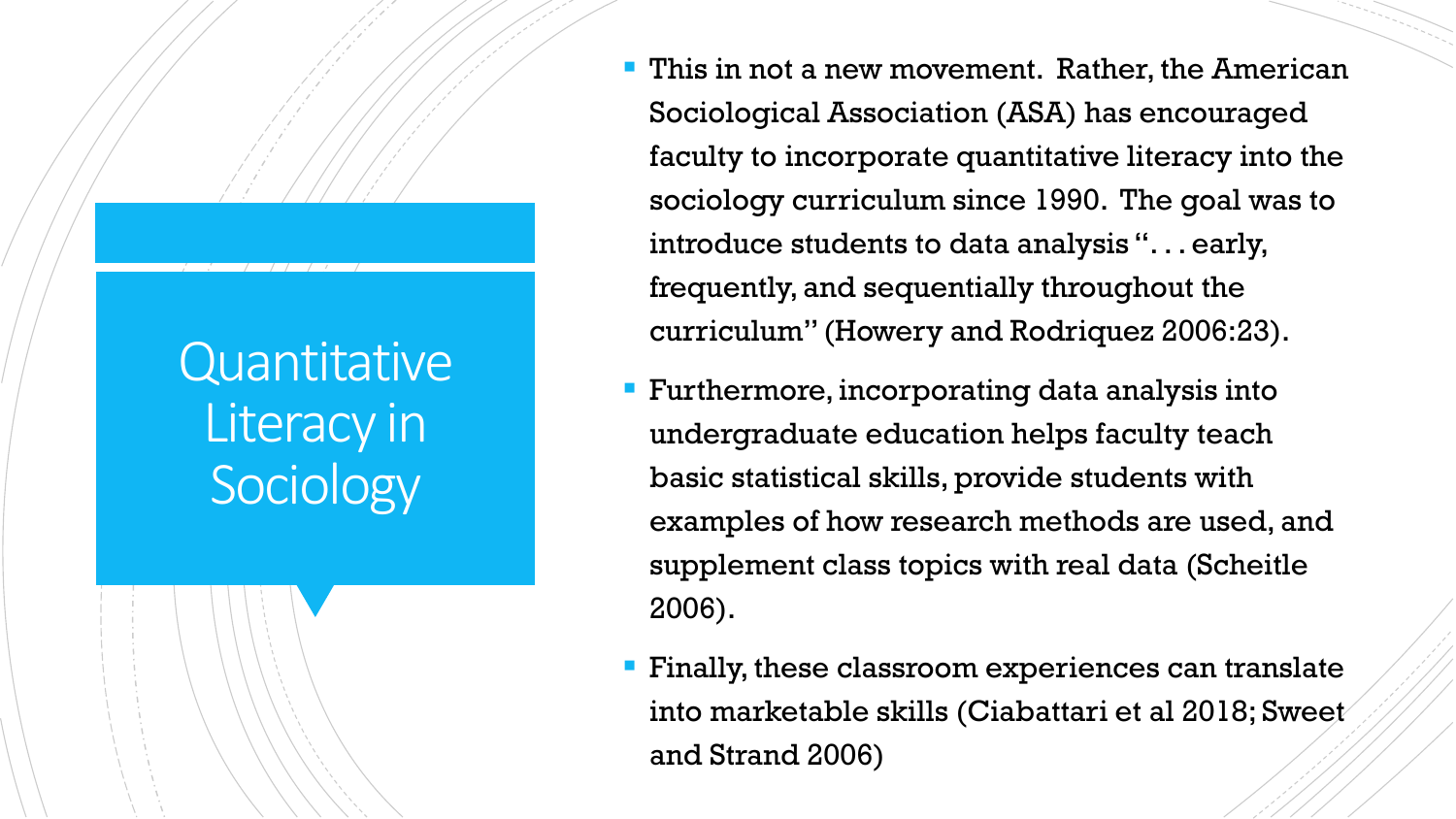## What Have we Learned?

- **Burdette and McLoughlin (2010) found** that a quantitative literacy assignment (using the U.S. Census) resulted in better data interpretation skills.
- Wills and Atchinson (2007) found that students' understanding of table language, hypotheses, and empirical support for hypotheses was improved with the implementation of data analysis modules.
- Wilder (2009) found that students improved their quantitative skills when introduced to data analysis assignments in a course.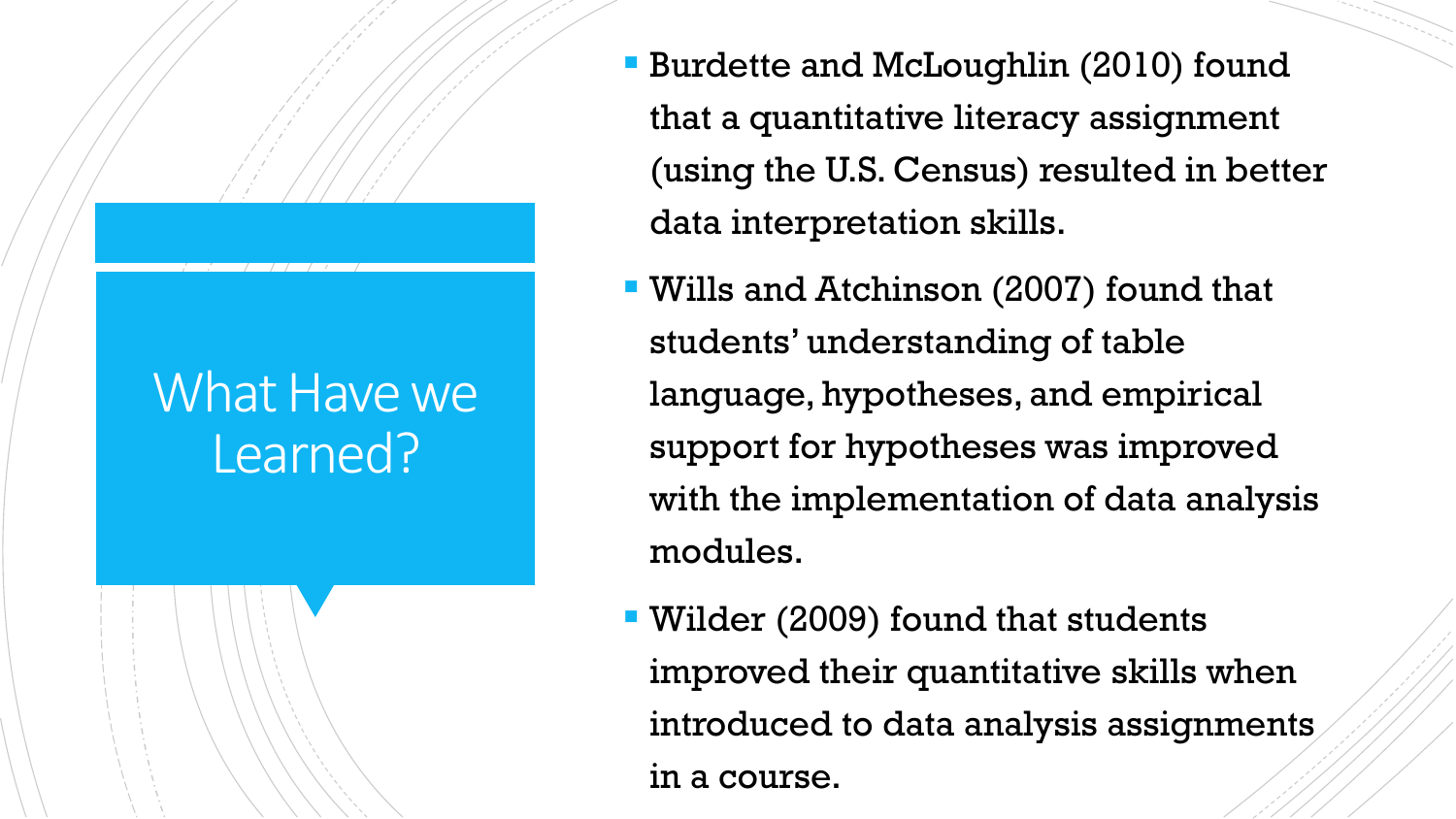# ACS Assignment

- SOC 360 Race and Ethnic Relations
- **The ACS project took two weeks of class** time:
	- **One class lecture on the ACS**
	- Two days of lab time
	- **Three days of class presentations**
- **Lots of instructions for students:** 
	- **Three sets of instructions (!)** 
		- **Assignment instructions and presentation** guidelines
		- How to access data from the ACS
		- **How to import and analyze data with Excel**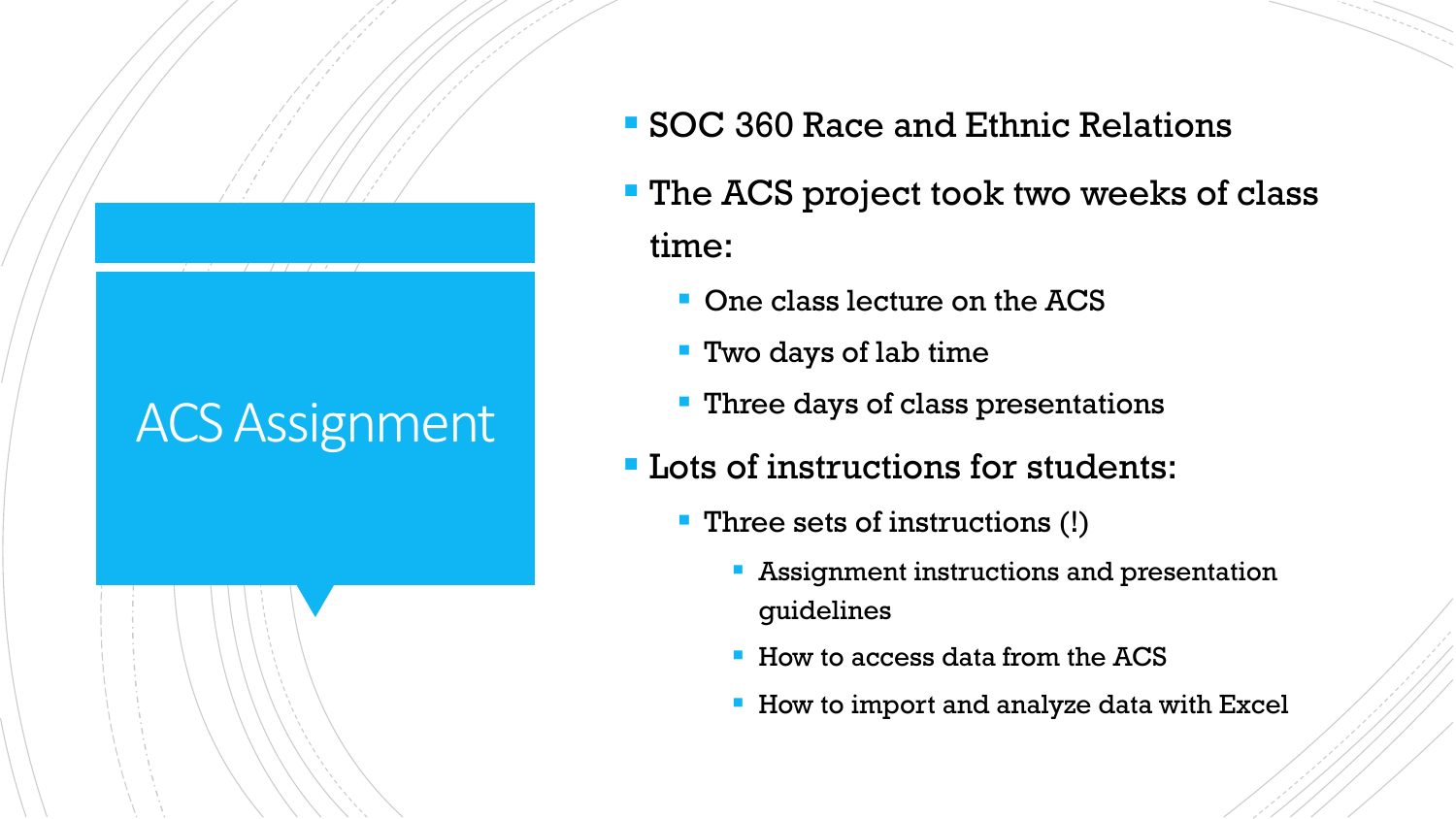# ACS Assignment

- **5-10 minute presentation on median** household incomes for racial and ethnic groups within a state
- **Presentation included:**
- **Description of the data**
- 10 counties with the most *equality* in median household income between two racial groups
- 10 counties with the most *inequality* in median household income
- **Policy implications**
- **Limitations and suggestions for further** analyses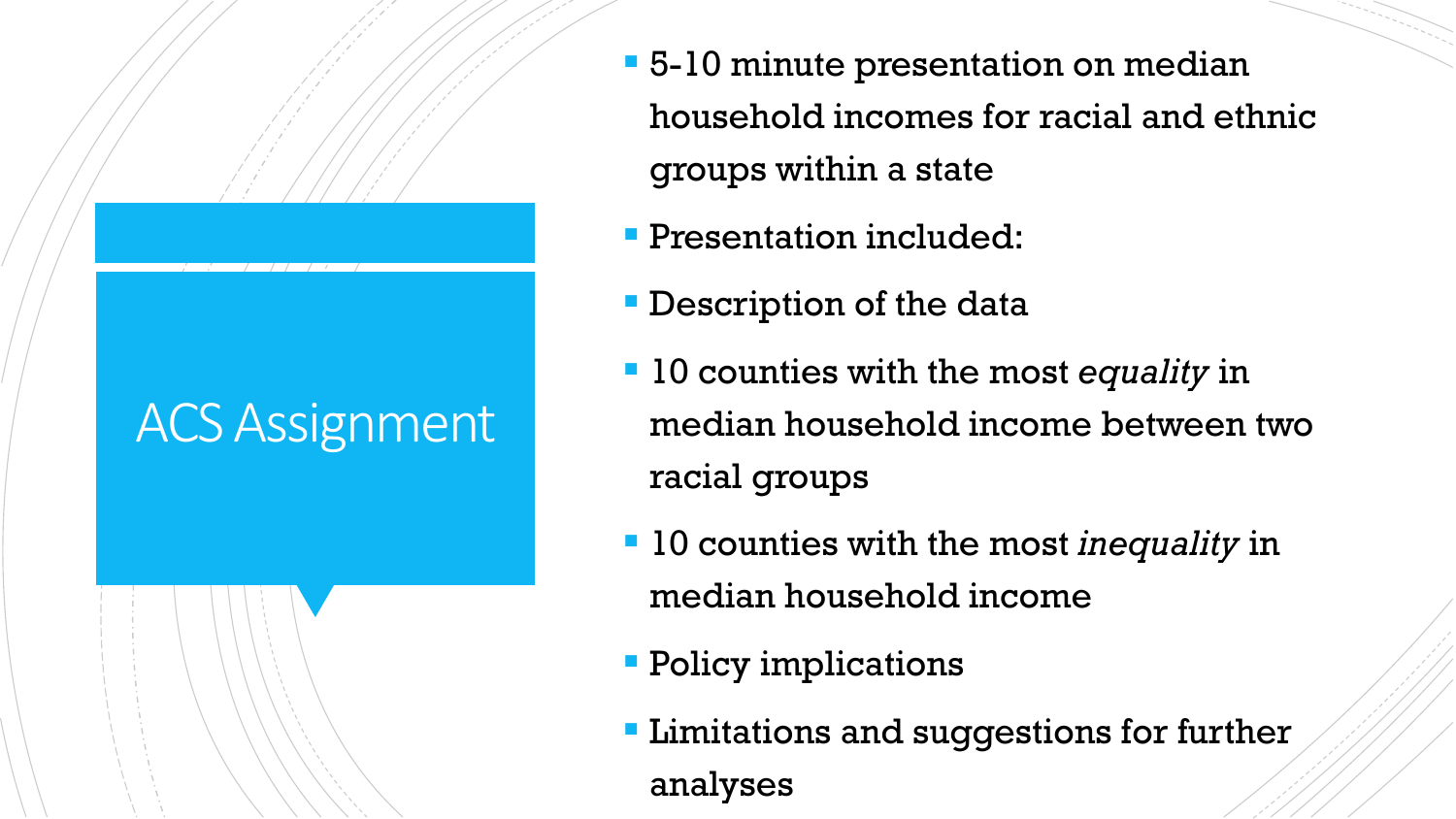## Topics covered

- Sample vs. enumeration
- **Response rates**
- Sampling error and margins of error
- Variables
- Median vs. a mean
- **Importance of protecting the privacy of** respondents
- Measurement of race and ethnicity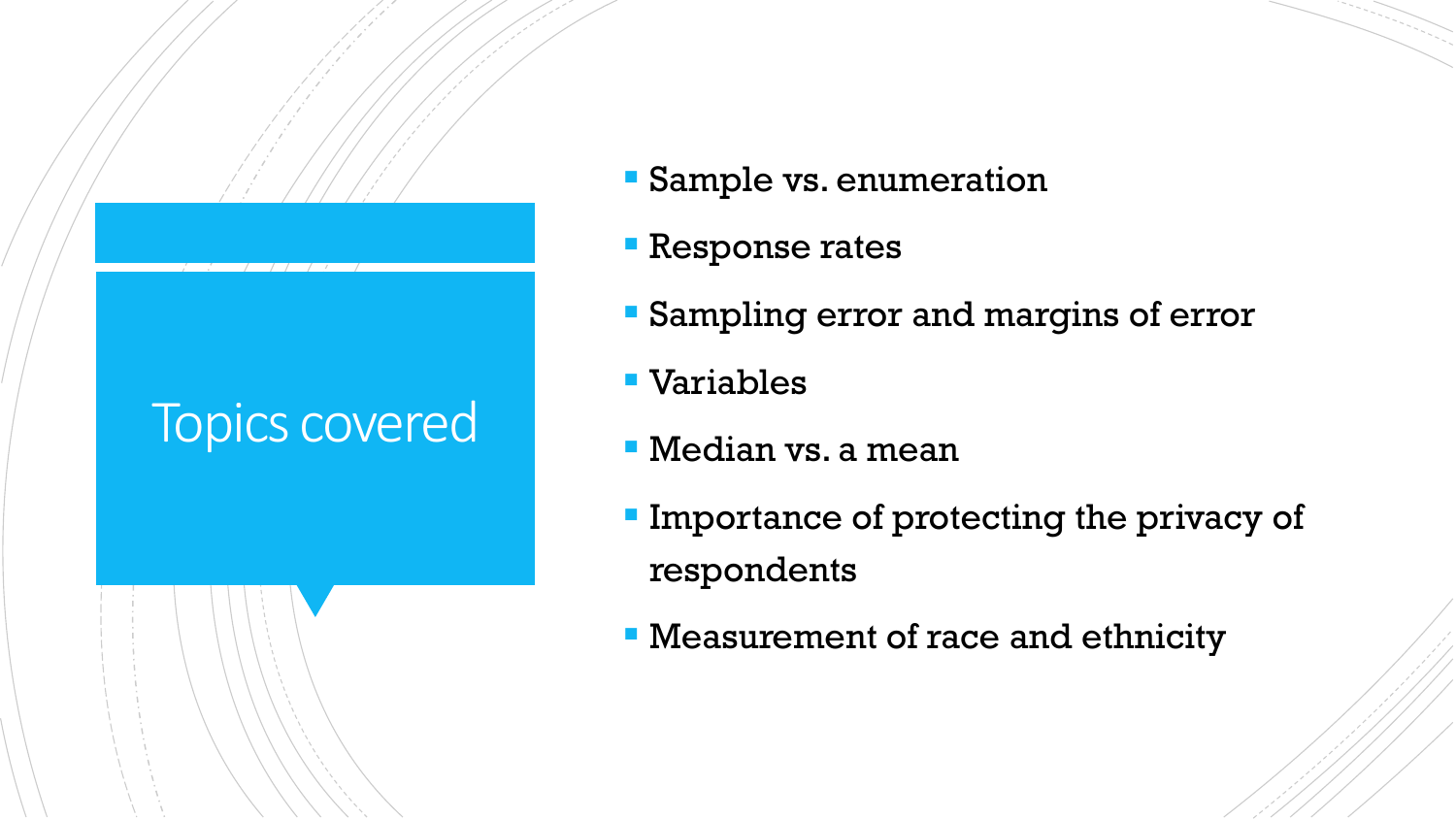# Skills Taught

### Retrieve data from American Factfinder

- Two B19013A-I tables from the 2017 ACS 5 year estimates
- Median household income and margins of error for all counties within a state

### **Import data into Excel**

- Comma delimited files
- **Nerge two files**
- Analyzing Data
	- Create new variable (difference in income)
	- Sort data
- **Presentation of results**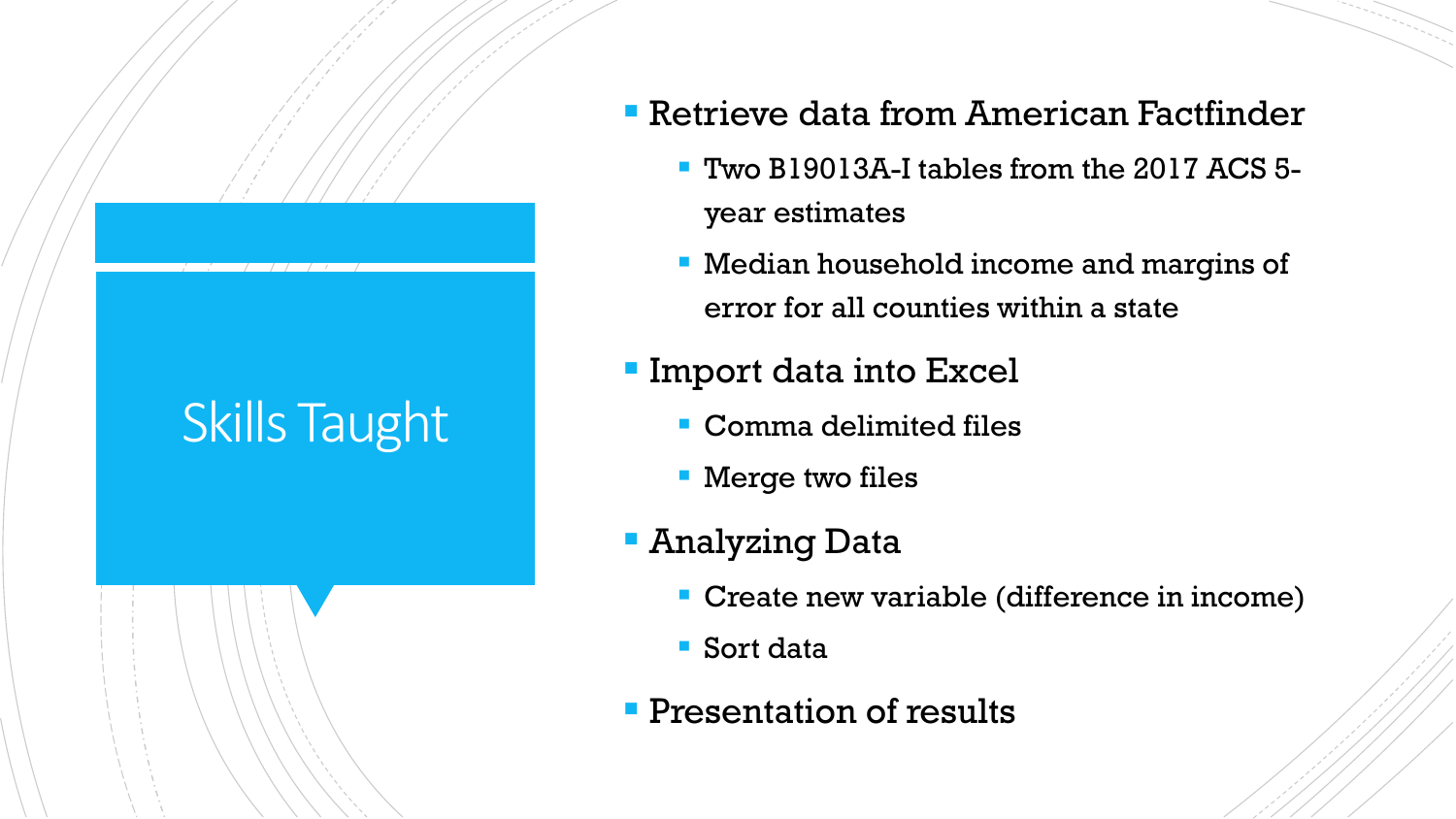| <b>Rubric Used for</b> |
|------------------------|
| Assessment of          |
| the Activity           |

| <b>Criteria</b>                           | <b>Level of Achievement</b>                                                                                                                                                                                      |                                                                                                                                                                                                                            |                                                                                                                                                                                                                                            |                                                                                                                                                                                                                             |
|-------------------------------------------|------------------------------------------------------------------------------------------------------------------------------------------------------------------------------------------------------------------|----------------------------------------------------------------------------------------------------------------------------------------------------------------------------------------------------------------------------|--------------------------------------------------------------------------------------------------------------------------------------------------------------------------------------------------------------------------------------------|-----------------------------------------------------------------------------------------------------------------------------------------------------------------------------------------------------------------------------|
|                                           | Superior                                                                                                                                                                                                         | Good                                                                                                                                                                                                                       | Fair                                                                                                                                                                                                                                       | <b>Needs Work</b>                                                                                                                                                                                                           |
| <b>Content and</b><br>organization<br>25% | Content is<br>entirely<br>appropriate for<br>the assignment.<br>11-12.5 points                                                                                                                                   | Content is mostly<br>appropriate for<br>the assignment.<br>9-10 points                                                                                                                                                     | Content is<br>somewhat<br>appropriate for<br>the assignment.<br>7-8 points                                                                                                                                                                 | Content is<br>minimally<br>appropriate or<br>inappropriate for<br>the assignment.<br>$0 - 6$ points                                                                                                                         |
| <b>Organization</b><br>25%                | The organization<br>is entirely<br>appropriate for<br>the assignment.<br>11-12.5 points                                                                                                                          | The organization<br>is mostly<br>appropriate for<br>the assignment.<br>9-10 points                                                                                                                                         | The organization<br>is somewhat<br>appropriate for<br>the assignment.<br>7-8 points                                                                                                                                                        | The organization<br>is inappropriate<br>for the<br>assignment.<br>0-6 points                                                                                                                                                |
| <b>Delivery</b><br>25%                    | Delivery<br>techniques (i.e.,<br>posture, gesture,<br>eye contact, and<br>vocal<br>expressiveness)<br>make the<br>presentation<br>compelling.<br>Speaker appears<br>polished and<br>confident.<br>11-12.5 points | Delivery<br>techniques (i.e.,<br>posture, gesture,<br>eye contact, and<br>vocal<br>expressiveness)<br>often make the<br>presentation<br>compelling.<br>Speaker appears<br>mostly polished<br>and confident.<br>9-10 points | Delivery<br>techniques (i.e.,<br>posture, gesture,<br>eye contact, and<br>vocal<br>expressiveness)<br>intermittently<br>make the<br>presentation<br>compelling.<br>Speaker appears<br>somewhat<br>polished and<br>confident.<br>7-8 points | Delivery<br>techniques (i.e.,<br>posture, gesture,<br>eye contact, and<br>vocal<br>expressiveness)<br>do not make the<br>presentation<br>compelling.<br>Speaker does not<br>appear polished<br>and confident.<br>0-6 points |
| <b>Data analysis</b><br>25%               | <b>Statistics are</b><br>presented and<br>explained with<br>no errors.<br>11-12.5 points                                                                                                                         | Statistics are<br>presented and<br>explained with<br>one or two errors.<br>9-10 points                                                                                                                                     | <b>Statistics are</b><br>presented and<br>explained with<br>three or more<br>errors.<br>7-8 points                                                                                                                                         | Statistics were not<br>presented nor<br>explained.<br>0-6 points                                                                                                                                                            |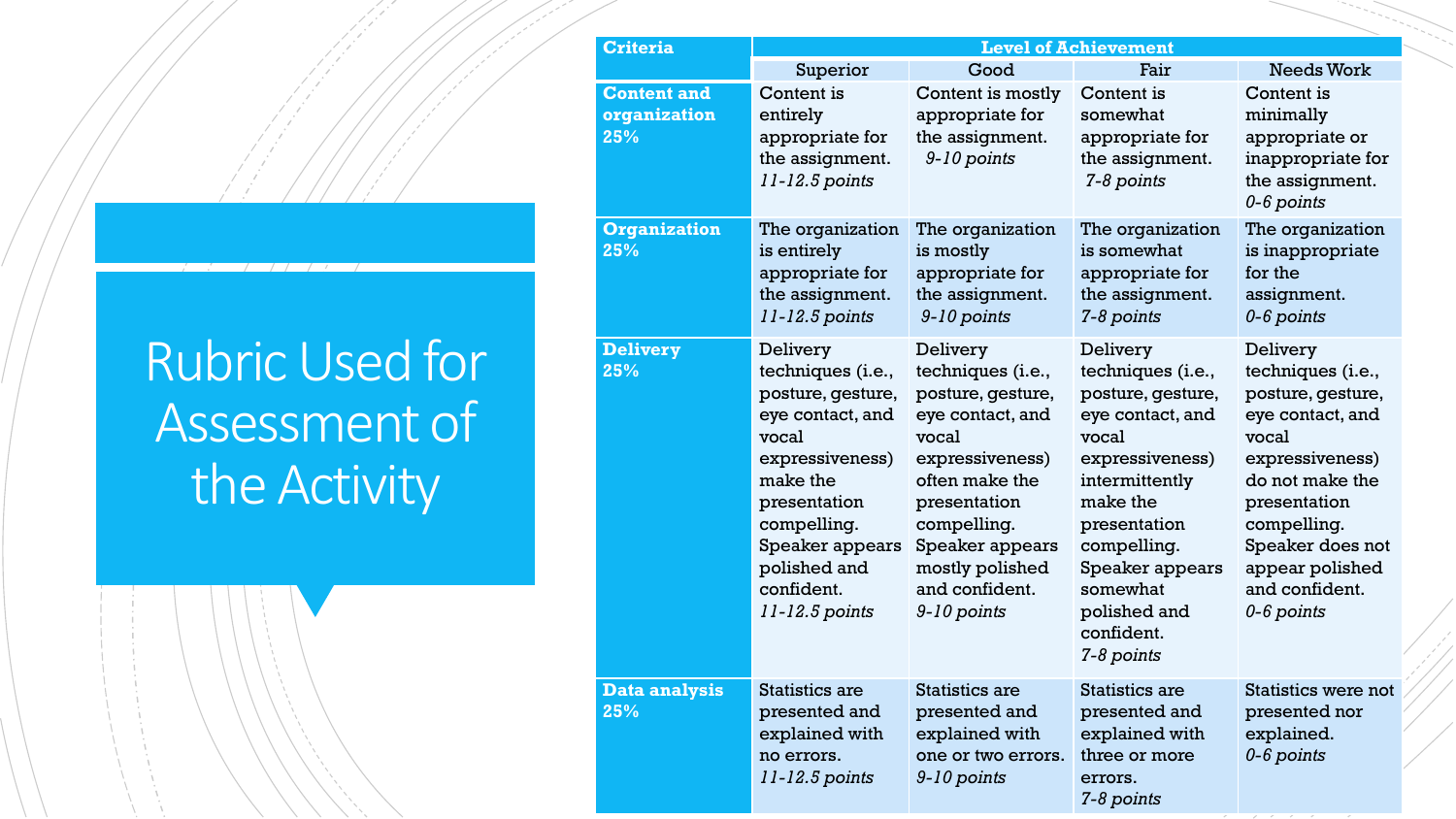# Assessment of the Project

 Short survey of 9 Likert-response items and two open ended questions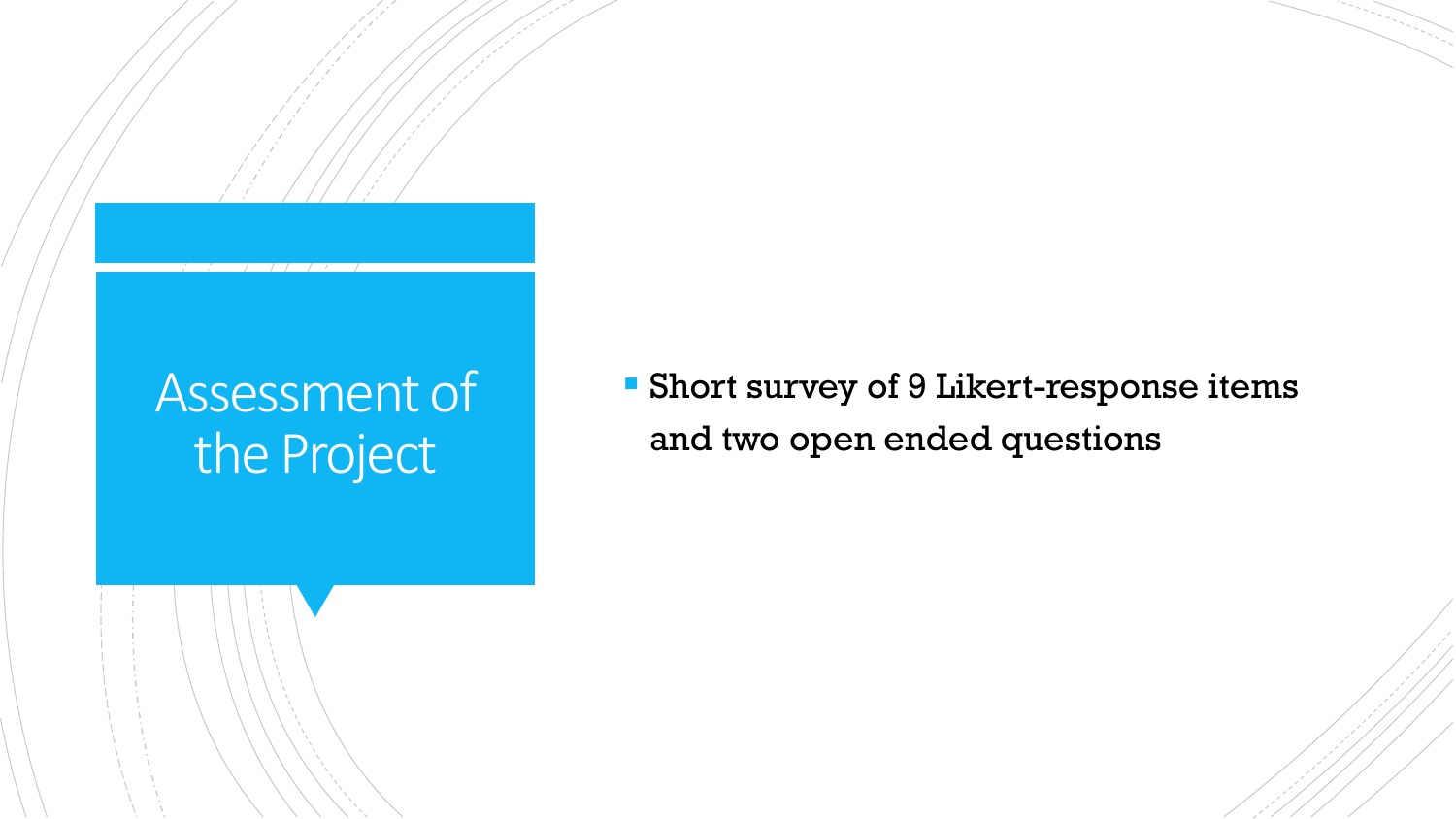# Results

| <b>After completing the ACS</b><br>assignment, I have a better<br>understanding of | <b>Median score</b><br>(1=strongly<br>disagree to<br><b>5=strongly agree)</b> |
|------------------------------------------------------------------------------------|-------------------------------------------------------------------------------|
| The difference between an enumeration<br>and a sample                              | 4.0                                                                           |
| The strengths and weaknesses of a<br>sample                                        | 4.0                                                                           |
| <b>Margins of error</b>                                                            | 4.0                                                                           |
| The importance of protecting<br>respondents' privacy                               | 4.0                                                                           |
| Importing data into Excel                                                          | 4.0                                                                           |
| Median (versus a mean) for income                                                  | 4.0                                                                           |
| What a variable is                                                                 | 5.0                                                                           |
| The advantages and disadvantages of<br>quantitative data                           | 4.5                                                                           |
| How race and ethnicity are measured                                                | 5.0                                                                           |
| $N = 12$                                                                           |                                                                               |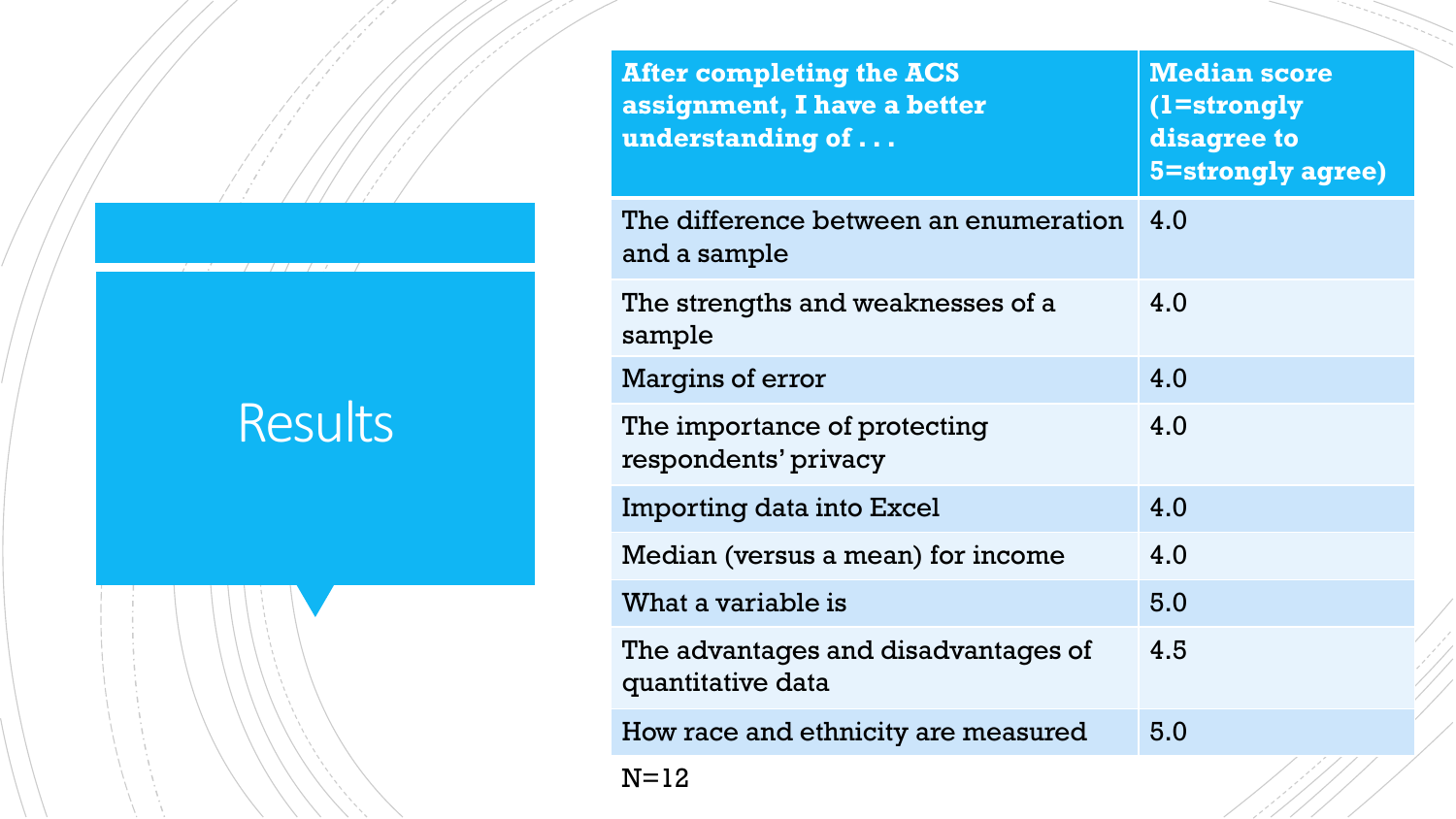# Open-Ended **Responses**

**How do you think you might use data in the future?**

### *Personal uses:*

- **T** "Yes, this data was useful as a POC trying to decide where to start my life."
- **"** "When moving to a new area, knowing the income can be very useful before actually arriving at the destination."
- *Professional uses:*
	- **I** "I may use data in another class, possibly during graduate school, and possibly throughout my career."
	- **T** "Data will be a part of my job in the future for sure, Excel spreadsheets, etc."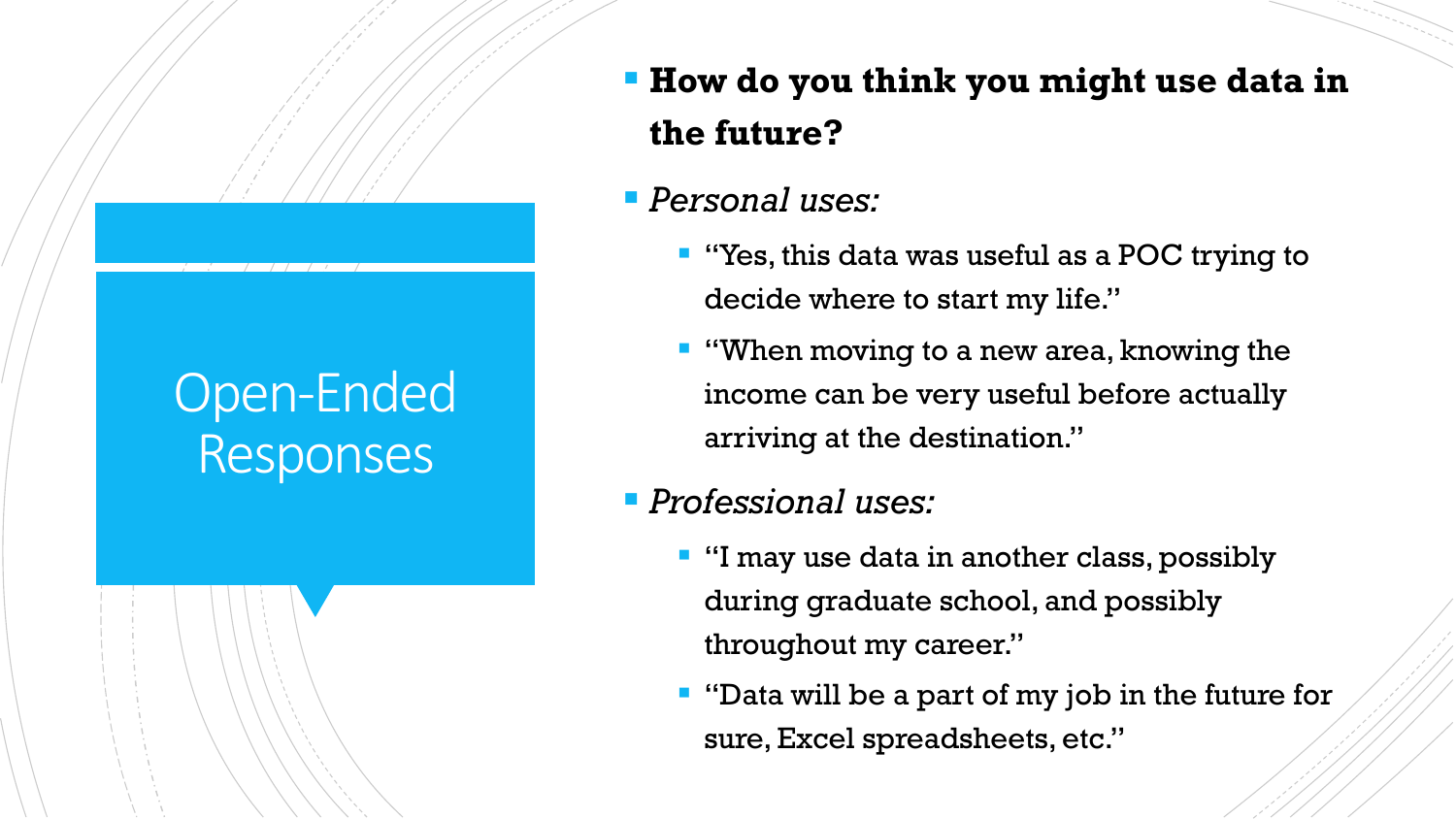# Open-Ended Responses

- **How do you think you can use American Community Survey data in the future?**
- *Personal uses:*
	- **I** "In the future I will use the American Community Survey to help decide where I am going to live. The ACS helps me decide the types of incomes I will have etc."
- *Professional uses:*
	- **T** "The ACS data can help me better understand potential clients I may have in the future by giving me a general idea of the community they live in."
- *Other classes:*
	- **I** "I think I would possibly use American Community Survey data throughout the rest of my schooling. I don't really see myself using this in my career, however, it is possible that I might."

#### *Policy applications:*

 $\blacksquare$  "It would be beneficial when trying to create new policies and/or laws to help a certain topic. The numbers can serve a big purpose to your data."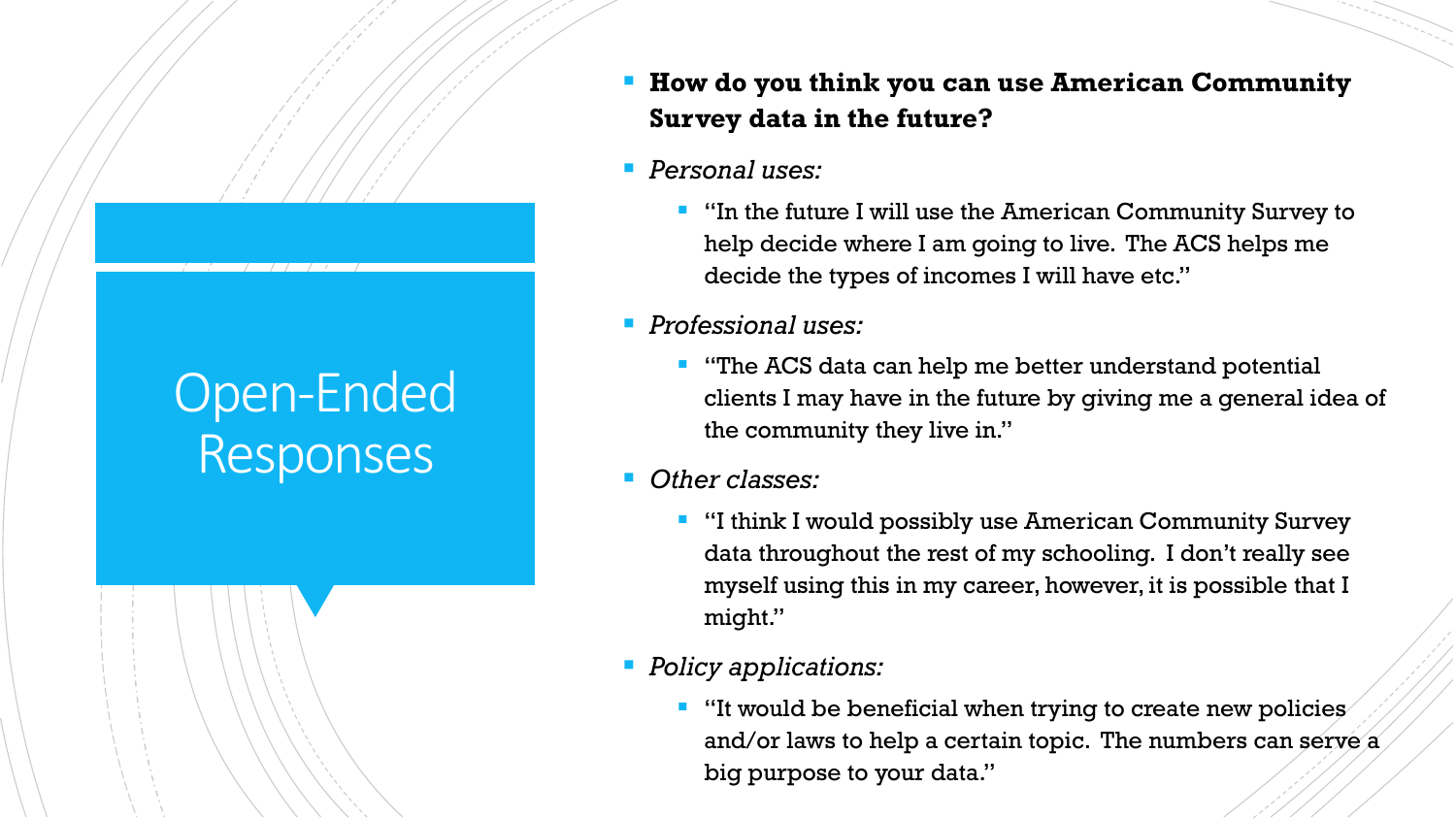# **Limitations**

- **Exploratory study**
- **Knowledge competencies vs skills**
- **Pre and post skill test?**
- Small sample size (16 students)
- Conducted a month after the assignment was due